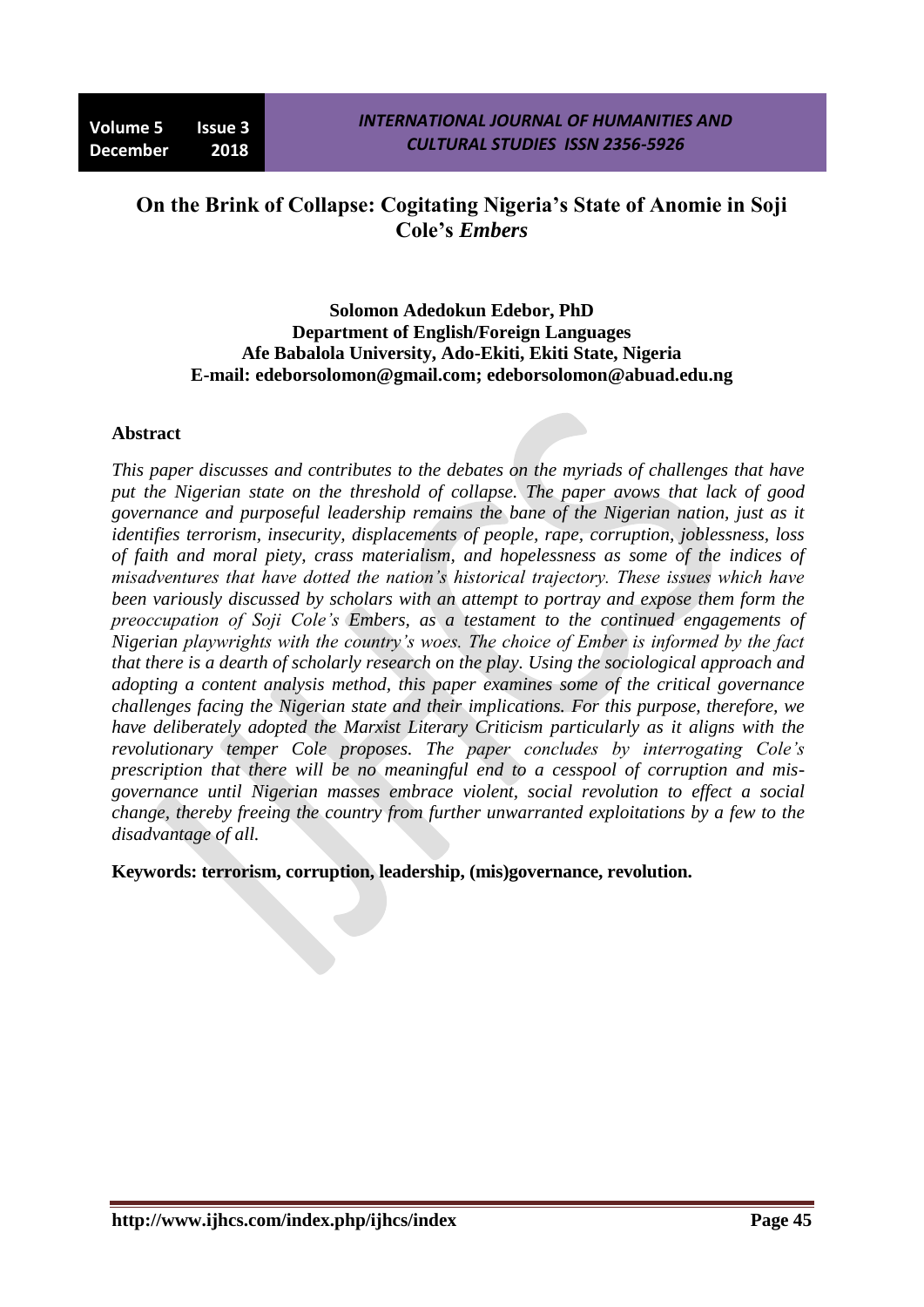#### 1. **Introduction**

Since its independence from the British on 1st October, 1960, Nigeria has continued to be bedevilled by myriads of challenges that have defied many proffered solutions, just like the case of many other formerly colonised African nations. In fact, the nation has remained a victim of venal and power drunk leaders who have failed to give the "nation the needed creative force to move forward‖ (Olowonmi 2008, p. 57). This fact has made it impossible for the country to experience real sustainable developments, which would have guaranteed it an enviable position among the commonwealth of developed nations. Issues of underdevelopment, corruption, poverty, epileptic power supply, incessant worker's strike, electoral fraud, and compromise of the judiciary and other law enforcement agencies, among others, have, consequently, formed part of the nation's dark history.

But then, the country, in recent time, has experienced a high level of disregard for the sanctity of human lives occasioned largely by the nefarious activities of Boko Haram insurgents and Herdsmen which have left thousands of people dead in their wake, with millions of people rendered homeless, thereby making them forced occupants of the various Internally Displaced Persons' (IDP) camps set up in the country. This is aside the fact that properties worth trillions of naira have been destroyed. For instance, in the *Vanguard* dated August 8, 2017, Yerima Saleh (the Permanent Secretary, Ministry of Rehabilitation, Reconstruction and Resettlement, Borno State) disclosed that about 1 million houses and public structures were destroyed by Boko Haram insurgents in the 27 Local Government areas of Borno, in addition to the destruction of properties worth over N1.9 trillion within six years.

According to the Amnesty International (AI), Boko Haram attacks, farmers-herders conflicts and armed banditry mainly resulted in the death of 894 people in 2017, while not less than 1,813 persons were murdered across 17 states of the federation since January, 2018 (*The Guardian* 29 June, 2018; *Daily Post*, 29 June, 2018). Of course, the realities of the Nigerian state have not escaped the curious lens of many intelligentsias, analysts, human rights activists, writers and even journalists who have made (and are still making) conscious efforts at identifying the root causes of the nation's multi-faceted failures despite its abundant natural and human resources.

One major factor which has often been held responsible for the nation's woes is leadership failure. In fact, quite a number of Nigerian scholars have written in support of this stance, unequivocally revealing in their writing the impunity with which successively led governments in the country have wantonly looted the nation's treasury, even as they are bereft of invaluable ideas that can move the ship of the country forward. This is aside using the machinery of the state to suppress any dissenting voice. Aiyede (2005, p. 299) has particularly made reference to the type of politics and statecraft practised by Nigeria's postindependence leadership, describing it as 'prebendal', 'neopatrimonial', 'predatotory', ‗praetorian', ‗spoils politics', and ‗myownization of power', among others.

Reflecting on the activities of the various 'emergency-leaders' Africa is cursed to have, Thiong'o (1993, p. 65) regrettably posits that Africa's "independence did not bring about fundamental changes... (as the) age of independence had produced a new class and a new leadership that often was not very different from the old one." Jones (1988, p. 60) lends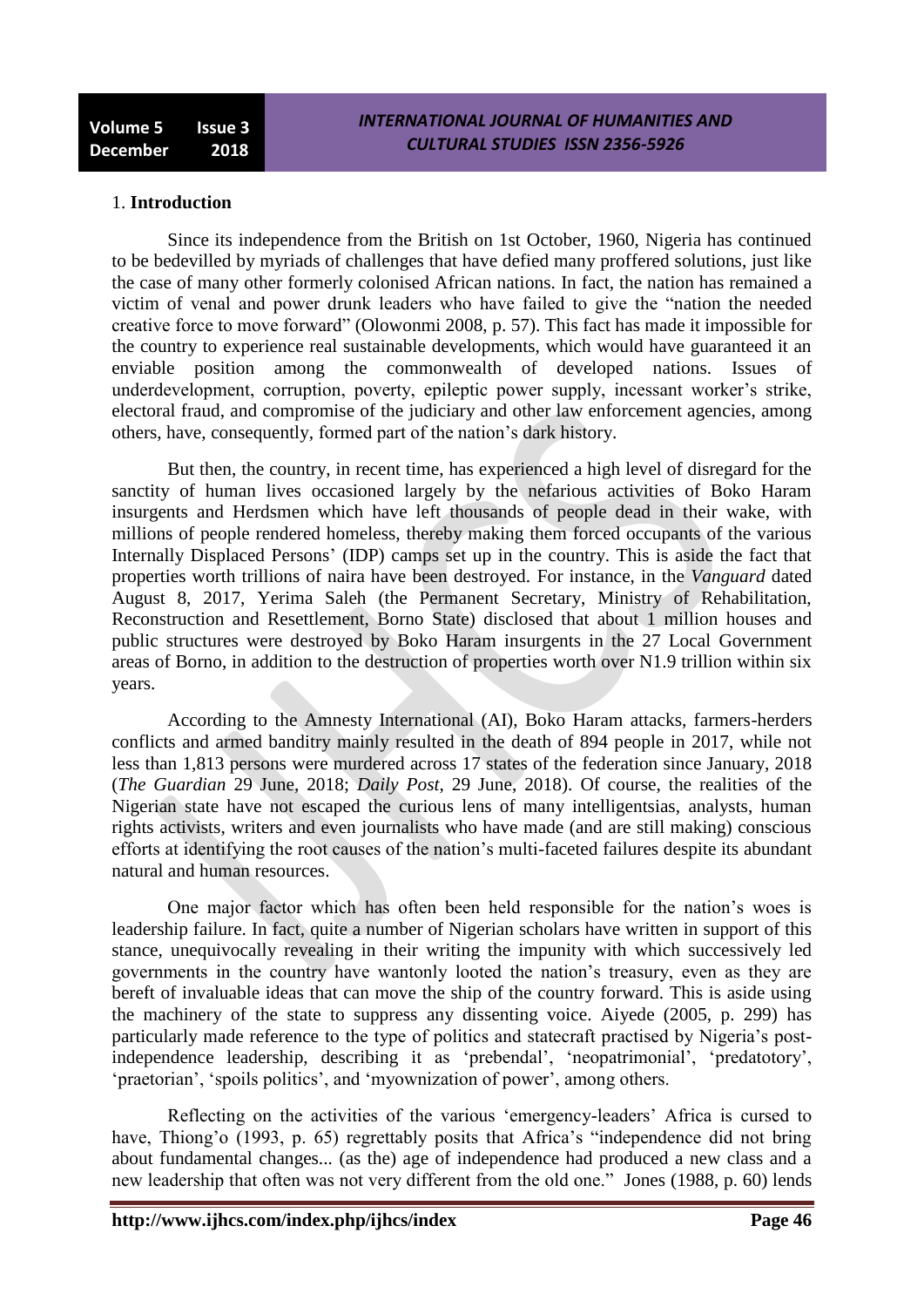# *INTERNATIONAL JOURNAL OF HUMANITIES AND CULTURAL STUDIES ISSN 2356-5926*

his voice when he describes African leaders generally as "Popular leaders (who) quickly became slaughterers of their own people; privileged persons (who) grew indecently rich on their nations' resources while the nations themselves along with the mass of their people grew poor and more miserable." In Taiwo's view (1965:160), "Our politicians are corrupt. They think little of the common people but to make themselves powerful and rich. They make promises during elections to gain the support of the people but once voted in, they think only of themselves...."

Canonical texts like Chinua Achebe's *A Man of the People*, Wole Soyinka's *Alapata Apata*, Femi Osofisan's *Who's Afraid of Solarin*, Ayi Kwei Armah's *The Beautiful Ones Are Not Yet Born*, Ngugi wa Thiong'o's *Devil on the Cross*, and even Adamu Usman's *Sieged* are some of the texts that poignantly foreground leadership failure in Africa, in general. Achebe (1983, p. 22) has particularly expressed his concern for the Nigerian state in his book, *The Trouble with Nigeria*, submitting:

> The trouble with Nigeria is simply and squarely a failure of leadership. There is nothing basically wrong with the Nigerian character. There is nothing wrong with the Nigerian land or climate or water or air or anything else. The Nigerian problem is the unwillingness or inability of its leaders to rise to the responsibility, to the challenges of personal example which are the hallmarks of true leadership.

Achebe's submission re-echoes some of the expressed and/or suppressed views of millions of Nigerians and even Africans as a people. Undoubtedly, Africa has suffered untold hardships in the hands of perennial looters masquerading as "heaven-sent leaders" whose sole interest is in milking their nations' resources for selfish aggrandisement, while the continent continues to experience backwardness of monumental proportion. For Nigeria, neither independence nor the return of democratically elected leaders to the corridor of power after sixteen years of uninterrupted control of the state by the military has yielded expected developmental dividends. Instead, the nation is trapped in the throes of escalating but avoidable terrorist acts of Boko Haram insurgents, as well as Herders' carnage across the country. These are in addition to other socio-political challenges that daily trouble the nation, thereby pushing the nation to the threshold of collapse.

Although, a number of Nigerian scholars are now turning their attention to exploring the remote and immediate causes of the upsurge in the activities of Boko Haram terrorists, as well as the sudden rise in Herders-Farmers conflicts in the country, many Nigerian critics are yet to embrace the need to critically engage Soji Cole's *Embers* as a Nigerian play that explores the state of anomie the nation has been plunged into in the light of these recent realities, especially within the context of other issues that perennially plague the nation. Efforts are, therefore, made in this paper to examine Soji Cole's *Embers*, using the sociological approach and adopting a content analysis method. Among other things, the paper interrogates what Cole believes is needed to cause the desired changes in the country. This paper will, in section two, analyse Marxism as its theoretical base; section three will examine method of data analysis adopted by the author for the paper; section four will focus on Cole's exposition regarding the level of many challenges that have put the Nigerian state on the edge of collapse and their effects on the nation's inhabitants. The paper concludes in section five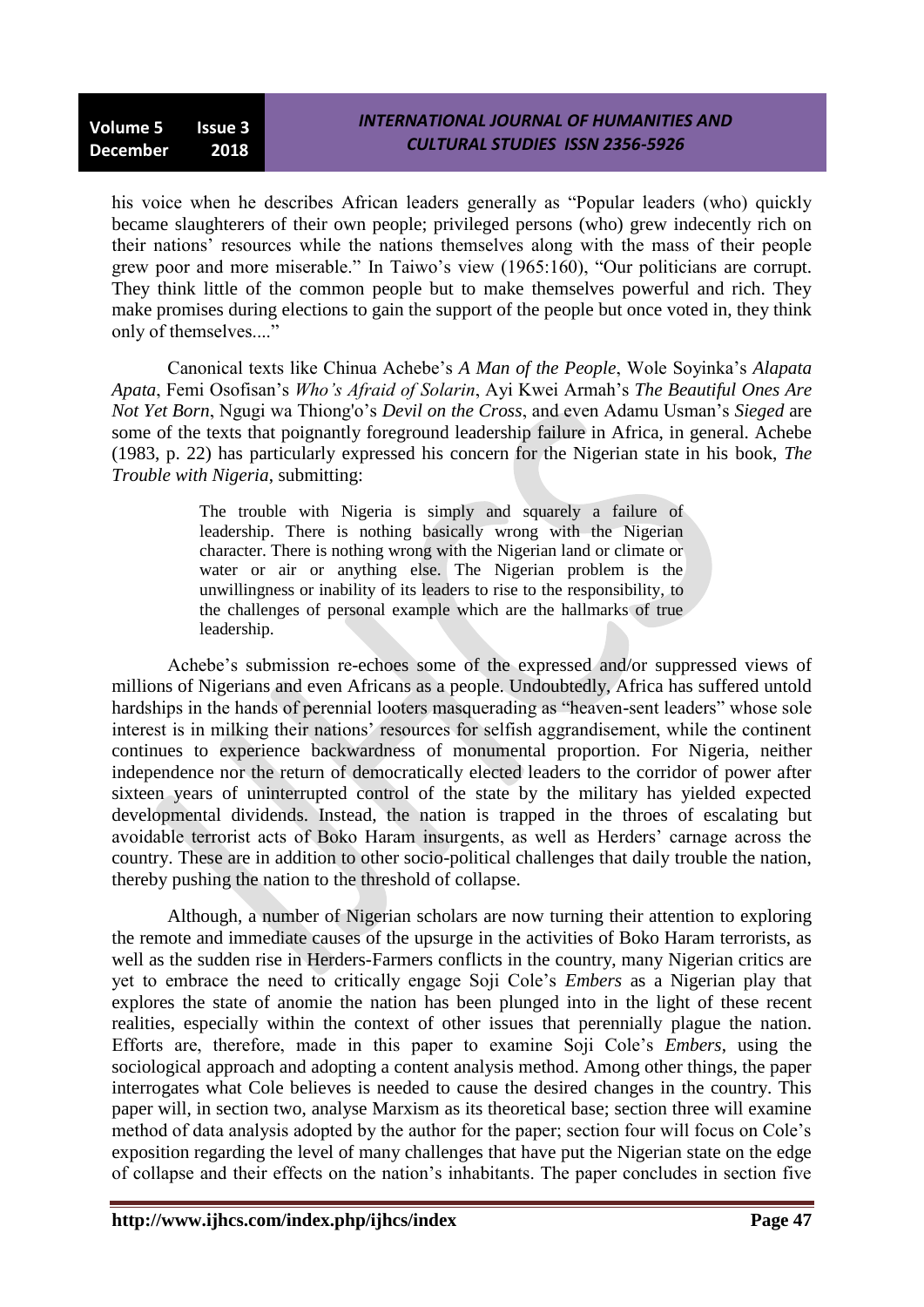by suggesting a holistic, multi-dimensional approach to the conundrums that threaten the nation's existence/survival.

#### **2. Theoretical Framework: Marxist Literary Criticism**

The focal point of this discourse is anchored in Marxism which advocates "a classless" society, based on common ownership of the means of production, distribution, and exchange" (Barry, 1995, p. 156). Specifically, Marxism had its root in the views and teachings of Karl Marx and Friedrich Engels, as demonstrated in their jointly written *Communist Manifesto* of 1848 in which class struggle is identified as the driving force behind history, with the anticipation that it will result in a revolution in which capitalists will be overthrown by workers who will take control of economic production, and abolish private property by turning it over to the government for fair distribution (Dobie, 2012, p. 85). Concerning the ideals of Marxism, Trainer (2010, p. 2-3) states:

> ... in any historical period dominant and subservient classes can be identified. Inequality in wealth and power was of fundamental moral concern to Marx. Some groups come to dominate others and to win for themselves a disproportionate share of the society's wealth, power and privileges. The ultimate goal Marxists aim at is a classless society, i.e., a society in which all enjoy, more or less equal wealth and power.

Habib (2011:208) has drawn attention to six underlying principles of Marxism, particularly an appraisal of capitalist exploitation, a materialistic conception of history, the division of labour based on the model of superstructure, and economic base, conception of ideology, and adaptation of the Hegelian dialectic. Both Dobie (2012, p. 92) and Aliu (2003, p. 332) have pointed out the importance of the notion of ideology in Marxist discussions, as it deals with "a belief system produced by the relations between the different classes in a society, classes that have come about because of the society's modes of production" (Dobie, 2012, p. 92). In Aliu's (2003, p. 332) view, ideology denotes a partial representation of social reality to serve definite purposes. In the case of capitalism, the partial representation of social reality manifests in the way capitalists appropriate surplus value for the workers.

Given that an ideology dictated by the dominant class functions to secure its power, thereby serving the interests of those in power who are determined to convince people that the ideology is a proven, reasonable, universal and natural worldview, "Marxism works to rid the society of such deceptions by exposing the ideological failings that have been concealed" (Dobie 2012: 92). Trainer (2010, p. 9) has underscored Marx's stance regarding the impossibility of any major social change without a revolution, considering that dominant classes will not voluntarily give up their wealth, power and privileges, unless they are forced to do so, "and this might have to involve violence".

Apart from the political experiences of its founders, other influences on early Marxist thinking include the work of German philosopher, Hegel. Among the proponents of Marxist criticism, with differing views, are [Jürgen Habermas,](../../../../../../Downloads/J�rgen%20Habermas) [Rosa Luxemburg,](http://en.wikipedia.org/wiki/Rosa_Luxemburg) [Karl Korsch,](http://en.wikipedia.org/wiki/Karl_Korsch) [Georg Lukács,](http://en.wikipedia.org/wiki/Georg_Luk%C3%A1cs) [Ernst Bloch,](http://en.wikipedia.org/wiki/Ernst_Bloch_%28philosopher%29) [Louis Althusser,](http://en.wikipedia.org/wiki/Louis_Althusser) Lucien Goldmann, Pierre Macherey, [Theodor](http://en.wikipedia.org/wiki/Theodor_Adorno)  [Adorno,](http://en.wikipedia.org/wiki/Theodor_Adorno) [Herbert Marcuse,](http://en.wikipedia.org/wiki/Herbert_Marcuse) , [Bertolt](http://en.wikipedia.org/wiki/Bertolt_Brecht) Brecht, [Antonio Gramsci,](http://en.wikipedia.org/wiki/Antonio_Gramsci) [Walter Benjamin,](http://en.wikipedia.org/wiki/Walter_Benjamin) [Fredric](http://en.wikipedia.org/wiki/Fredric_Jameson)  [Jameson,](http://en.wikipedia.org/wiki/Fredric_Jameson) [V. I. Lenin,](../../../../../../Downloads/V.%20I.%20Lenin) [Antonio Negri,](http://en.wikipedia.org/wiki/Antonio_Negri) and [Lev Trotsky,](http://en.wikipedia.org/wiki/Lev_Trotsky) etc. Currently, Terry Eagleton and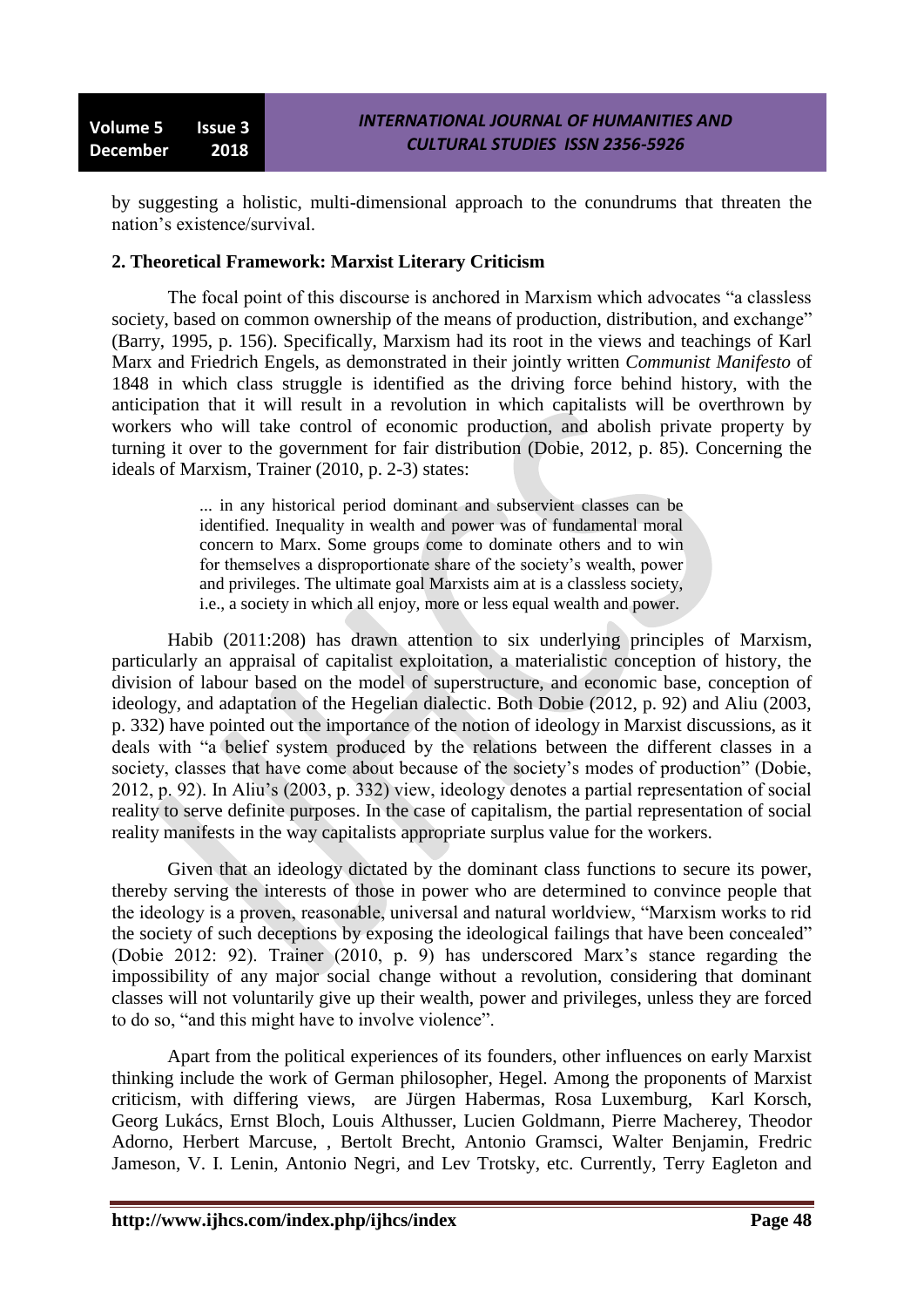Fredric Jameson are two of the best-known Marxist critics (Dobie, 2012, p. 86; Habib, 2011, p. 234).

Dobie (2012, p. 85) noted that Marxism was not in any way designed as a method of literary analysis, even though its principles have been applied to literature. Barry (1995, p. 158) and Habib (2011, p. 210) have equally indicated that Marx and Engel never presented a systematic theory of literature or art; instead, it has emerged as a series of responses to concrete political exigencies, even as Habib  $(2011, p. 210)$  points out that "Marxist aesthetics has been characterised by a persistent core of predispositions about literature and art deriving from Marx and Engel themselves". But then, the main principle of Marxist literary criticism is that the nature of literature is conditioned by the social and political situations in which it is produced and a writer's social class and its prevailing "ideology" majorly influence what is written by a member of such class (Barry, 2005, p. 158). Marxist literary criticism is, thus, designed to promote literature that helps in dismantling bourgeois superstructure and ensuring egalitarian values.

In the Marxist's view, literature must examine social realities, making the populace aware of social ills and sympathetic to action that will wipe those ills away. It must expose the bourgeois' overt and subtle machinations in social reality in order to sensitise the masses so that they can be empowered to overcome them. Hence, Literature which can be described as Marxist in orientation has been tagged radical literature, especially as it sees the world as being in a state of constant confrontation between two completely opposed and incompatible classes: the oppressed and the oppressor. It entirely supports the cause of the former with the definitive goal of bringing to light the essence of the struggle of the working class (the masses/the proletariat), adopting the class orientation and all the essential task of revolutionary transformation of the society.

It is, therefore, not uncommon for Marxist literature to protest about inequality in human society, with the aim of raising the conscious level of the masses, urging them to come together to reject injustice, oppression and alienation, thereby resisting their unfavourable treatment and overthrowing unfair systems (Dobie, 2012, p. 93; Aliu, 2003, p. 330, 340; Anyadike, 2001, p. 318). Dobie (2012, p. 92-95) has listed the following as part of the questions that guide a Marxist critique of a text:

> Who are the powerful people in the society depicted in the text? Who are the powerless people?... why do the powerful people have their power? Why is this power denied to others?.... how many different social classes do the characters represent? ... does the bourgeoisie in the text, either consciously or unconsciously, routinely repress and manipulate less powerful groups?... what are the tools they use?... does the work of literature advocate reform or revolution, either overtly or obliquely?... does it criticize repressive systems?

#### **3. Methodology**

Soji Cole's *Embers* has been purposively selected for our analysis in this paper. The choice of the play is informed by the fact that there is a dearth of academic research on it, especially from the Marxist's perspective. Using the sociological approach and adopting a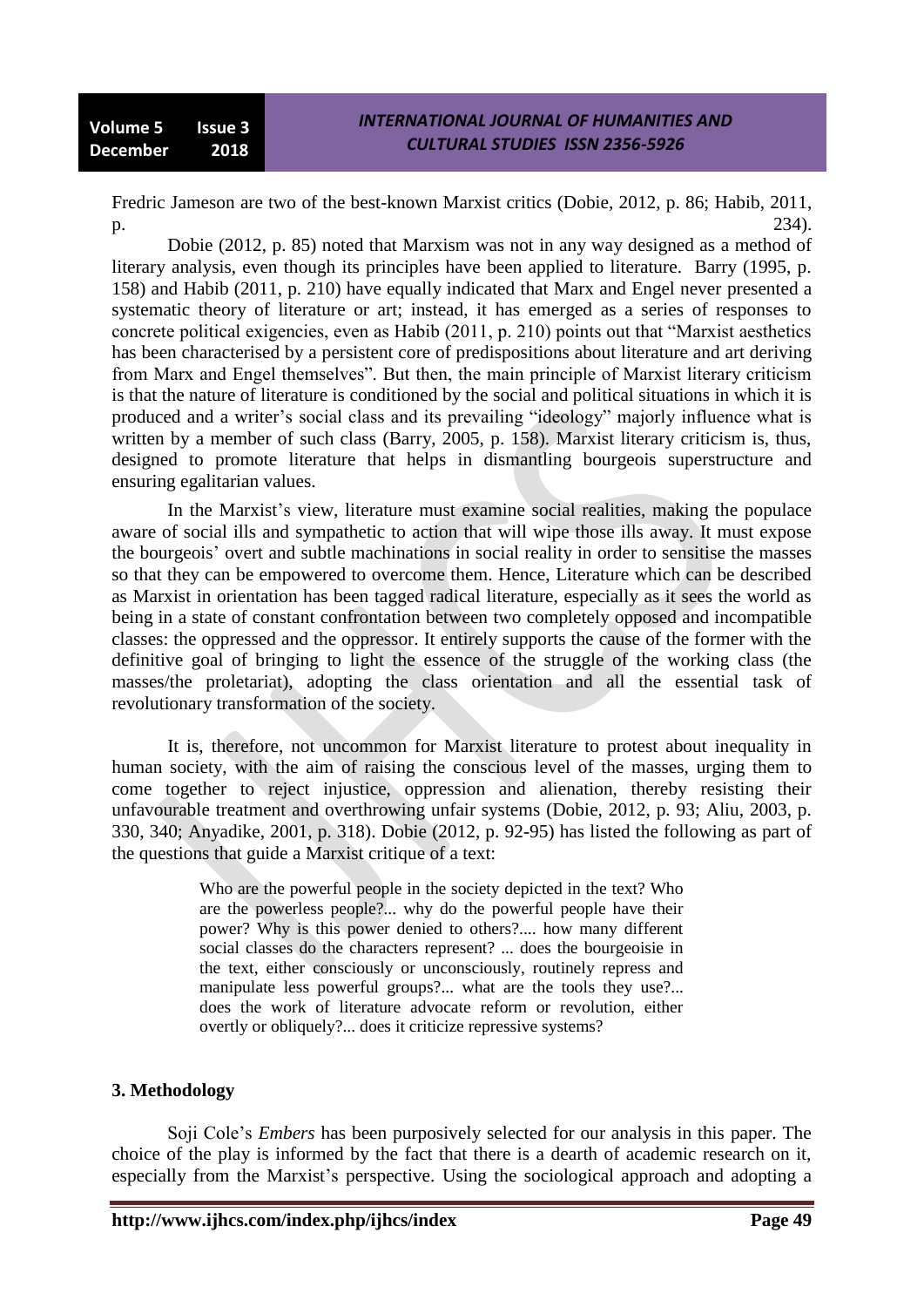content analysis method, therefore, this study intends to examine the playwright's preoccupation, not only with regards to the superfluous despoliations of the nation's wealth by the leaders to the disadvantage of the masses and other attendant challenges that dot the nation's historical trajectory, but also the culpability of the masses in bringing the nation on its kneels, believing that the play perceptively captures the realities of the modern Nigerian state.

# **4. A Homeland at War with Self:** *Embers* **and the Nigerian State**

Soji Cole's *Ember* is a play that paints a dark picture of the Nigerian nation. Set in an IDP camp somewhere in the northern part of the country, the play centrally chronicles happenings in the lives of some young girls and an elderly woman (Talatu) who have become trapped residents of the camp due to the nefarious activities of the dreaded Boko Haram insurgents. The play, nevertheless, uses the Boko Haram onslaughts on people to interrogate other myriads of challenges confronting the nation, particularly with regards to the (in)actions of various individuals occupying positions of consequence in the land and how the acts of everyone have considerably pushed the nation to an edge of collapse.

Ridding on the event of April 14, 2014, in which 276 school girls were abducted by Boko Haram from Government Secondary School, Chibok, in Borno State, with not less than 112 of the girls still missing till date (Godwin, 2018), Cole creatively examines the attendant anguish that follows the girls' abduction, foregrounding the inhuman treatments the girls are subjected to, not only in the den of the terrorists but also in the various IDP camps set up by the government in the wake of the terrorists' attacks. Cole especially draws attention to how Boko Haram boys often rape captured, hapless girls before forcing them into illegal marriages that smack of callousness. Atai's experience in Sambisa forest gives one a peep into the condition of the abductees:

> ... It was hell. We were all stolen from our homes and schools and then dragged like priced cows into the forest. Then... we were forced to live with men we have never known in our lives... my... husband... had six women with him. I was the number four (p. 55-56).

Atai's experience is a microcosm of the various inhuman treatments that abducted girls in Nigeria go through in the hands of their captors. Unfortunately, the Nigerian government (whether past or present) has continued to play politics with the lives of girls in Atai's state and even seems unaffected by the terrible conditions of affected persons in the various towns and villages in the country. In fact, it seems insensitivity, callousness, and lack of urgency and value for the sanctity of human life made the Federal Government deny (or feel less concerned about), at first, the April 2014 abduction of the Chibok girls until the outcry of some concerned personalities rose to a crescendo and brought the extremist group's rampage to global attention, thereby forcing the government to take some decisive steps towards securing the release of the girls (*The Washington Post*, May 11, 2014). Regrettably, as it has turned out, close to half of the abductees are still in captivity, with some dead already, while a number of the released or rescued ones are rushed into motherhood (*The Guardian,* May 6, 2017). This is aside the fact that no fewer than seventeen of the parents of the abducted schoolgirls have since lost their lives due to trauma associated with the abduction (*The Sun*, April 16, 2018).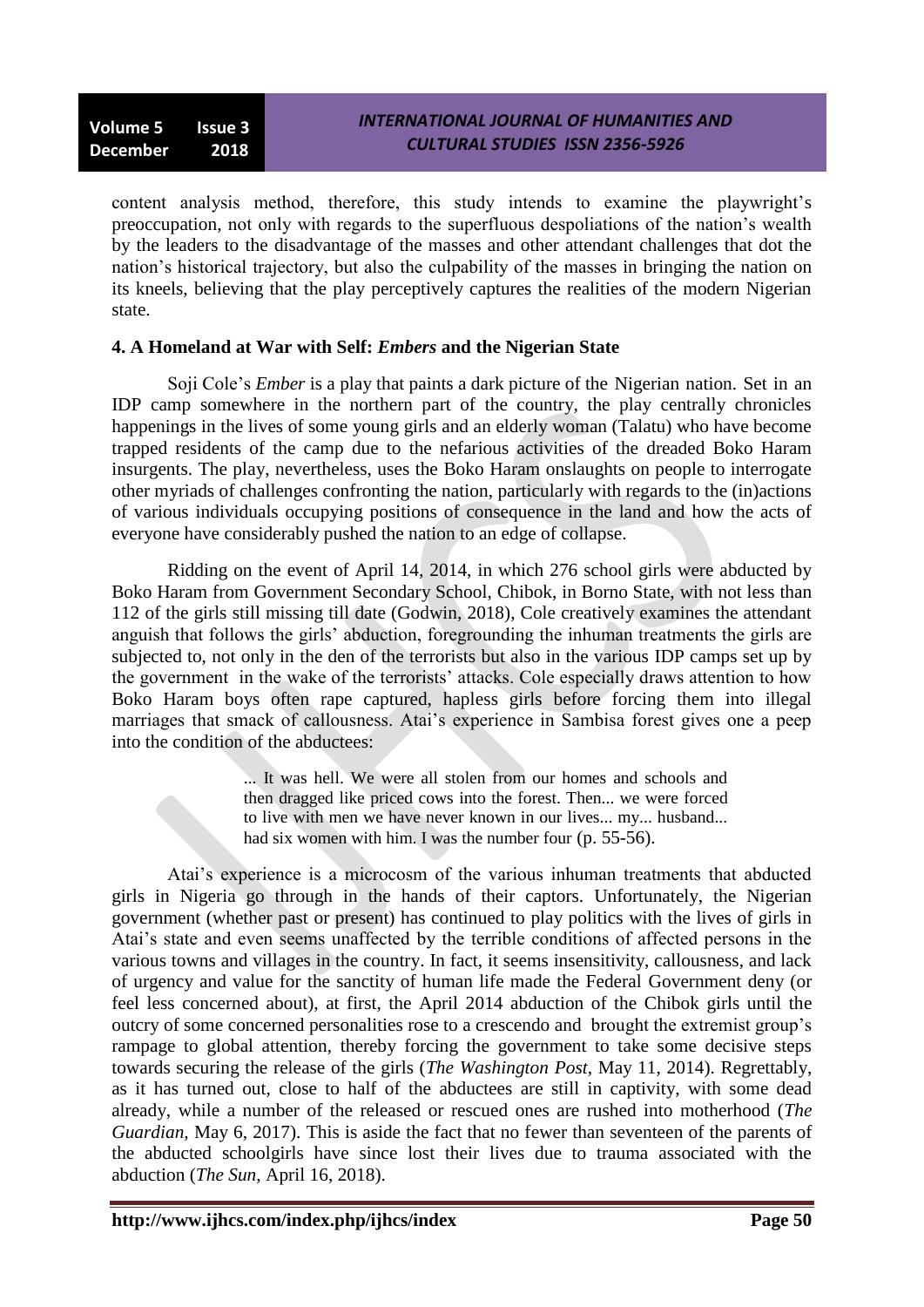# *INTERNATIONAL JOURNAL OF HUMANITIES AND CULTURAL STUDIES ISSN 2356-5926*

Undoubtedly, the palpable unfettered activities of the Boko Haram insurgents, despite the much trumpeted reportage of the decapitation of the terrorist organisation, made the group had the audacity to attack a government-owned secondary school in Dapchi, Yobe State, on 19 February, 2018, carting away 110 defenceless girls (Bolaji 2018). Although, the government of the day was proactive in securing early release of the newly abducted girls, albeit the death of five of them, what remains to be unravelled is the reason for the sudden withdrawal of troops from checkpoints and strategic positions in Dapchi community a few days before the abduction, and why the Nigerian Army failed to act on advance warnings about a possible attack by the Boko Haram insurgents hours before the abduction took place (Bolaji 2018; Abu *et al*, 2018). Also begging for answers is the reason why the Buhari-led Federal Government has failed to secure the release of Leah Shaibu who is still being held in captivity. The excuse given that the girl vehemently refused to be converted into Islam, unlike others, has merely further complicated the nation's quagmire along religious divides. This is especially important when one considers the claim and counter-claim that the Federal Government paid huge ransom to secure the release of other Dapchi girls (*Punch*, 16 August, 2018)

Cole, therefore, beams a searchlight on the government and its various agencies, particularly the Army, for their culpability in fuelling, rather than curtailing, the prevailing crisis. The Army, as portrayed in the play, is ruthless and debased. Apart from engaging in mindless killings without recourse to common sense and due process, they also abuse their authority by fondling with the hapless girls they are meant to protect, raping and using them as sex toys to satisfy their irreverent sexual urge, like the case of Soldier Bayero. Atai gives a vivid account of the brutish and scandalous nature of the Army and how they normally waste innocent lives in the name of fair judgement:

> The soldiers... were stationed watching over the ruins of my village. They were angry... They said the Boko Haram Boys killed many of their fellow soldiers. They made me stay with them for five days. ... The horrors that I saw in five days were more frightful than the fiercest things I saw in Sambisa forest. The soldiers slaughtered any man that passed by the village. They didn't even wait to ask questions. Of the people who were lucky to still be alive and had returned to see their town; the soldiers killed the men, drove back the old women and kept the young girls to themselves... They took me to their commander. He had many women with him... After three days, he got tired of me... He gave me to another soldier. It was horror. They threatened to kill me if I ever mentioned a word to the people outside when I leave (p. 57-58)

As evident in the play, the IDP camp, set up as a place of refuge and succour to the displaced persons, turns out to be another camp of terror, full of depravity occasioned by the reprehensible and loutish behaviour of the army, the camp officials and the nation's politicians. Apart from the fact that the camp officials rape the girls and threaten them with foods and other supplies in a bid to have unhindered sex with them (p. 60), they equally steal some of the food supplies, leaving the displaced people with little or no food to live on (p.19). The politicians, on their part, not only loot the resources of the nation, but also sexually exploit the captured girls.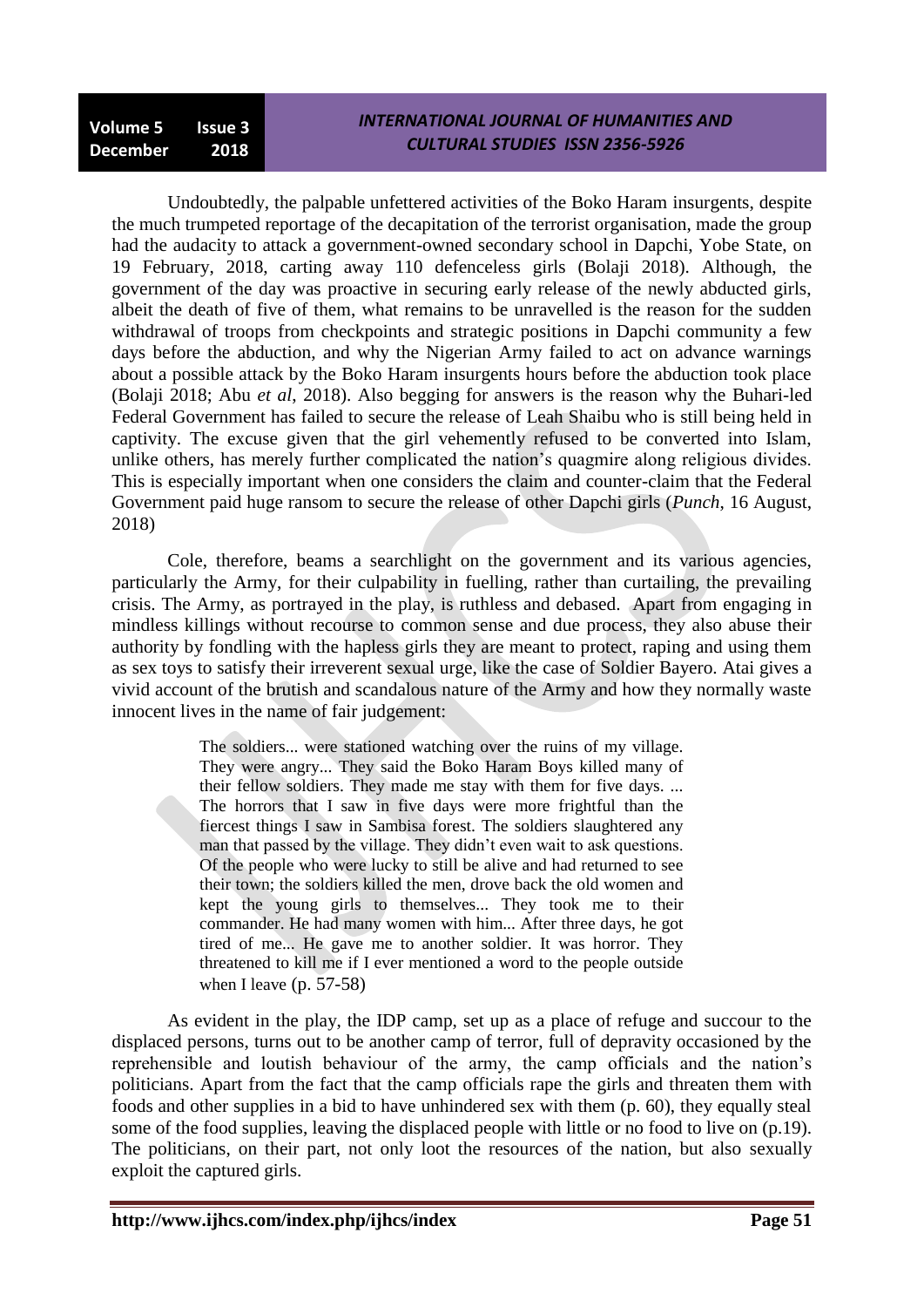# *INTERNATIONAL JOURNAL OF HUMANITIES AND CULTURAL STUDIES ISSN 2356-5926*

Cole indicts these leaders without moral fibre for their culpability in aggravating the sufferings of the displaced persons in their care. The IDP camp in the play is, thus, presented as a land covered with filth. Cole minces no word in seeing leaders at all levels in the land as the real culprits, while he portrays the Boko Haram insurgents and their victims as just pawns in their (the politicians') schemes. He especially avers that the Boko Haram terrorists are the creation of the state, inflamed by the lack they suffer and armed by the politicians for a selfish end. Tormented by the daily trouble being faced in the IDP camp, Idayat expresses her frustration, accusing the leaders whom she sees as the real Boko Haram:

> ... the hassle here is like being in captivity. How do we define a life of freedom when it bears all the signs of captivity? The real Boko Haram is here, not in the forest of Sambisa.... The Boko Harams are those Government people who brought ten bags of rice to the camp and announced in the news that they came with hundred. The Boko Harams are those Camp Officers who steal seven out of those ten bags of rice... the Boko Harams are those in uniforms whose job is to keep us safe here but drag out the girls every night to have a fill of their lusty... (irreverent sexual urge) (p.19-20).

Memunah particularly makes a mockery of those in government and their foreign allies for their deception and thievery, even as she also holds them chiefly responsible for their terrible state. During one of her discussions with Talatu and other girls, she lays bare the gimmicks Nigerian politicians often employ to gain cheap popularity from people and imprint on their impressionable hearts the so-called efforts being made to (re)build the nation:

> Every day we hear the news of what people are bringing to the camps for us. The governor is coming tomorrow, and we have prepared another dance for him. He will get on the news again to announce all the things that he donated to the camp. The foreign aid team will come with their own supplies too. They will come with trucks full of goods and they will come to talk to us. They will take pictures with us- and with all the things that have been donated to the camp. The newspapers will show our pictures smiling like we have been instructed to do by the camp officers when the pictures were being taken. But then the store is always empty. The foods, the water, the drugs and even the mosquito nets disappear immediately their pictures have been taken. None of those things have legs! How did they walk away? The answer is simple. They took them! (p. 60)

Memunah's outburst of grief regarding their crunching state serves as a quick reminder and eye opener to the crypt of misery that the Nigerian state has been plunged by politicians— the kingfishers of pains— who delight in perverting the will of the polity, lubricating their fingers with the resources of the nation to the disadvantage of the ill-fated citizens who are often at the receiving end. Soldier 4 draws attention to this fact when he notes regrettably, "...the politicians decapitated the rest of the nation. The citizens are the victims. It is corruption that brought us to this point. Corruption everywhere!" (p. 68). Importantly, it has become a trademark of politicians in the country to embrace tribalism and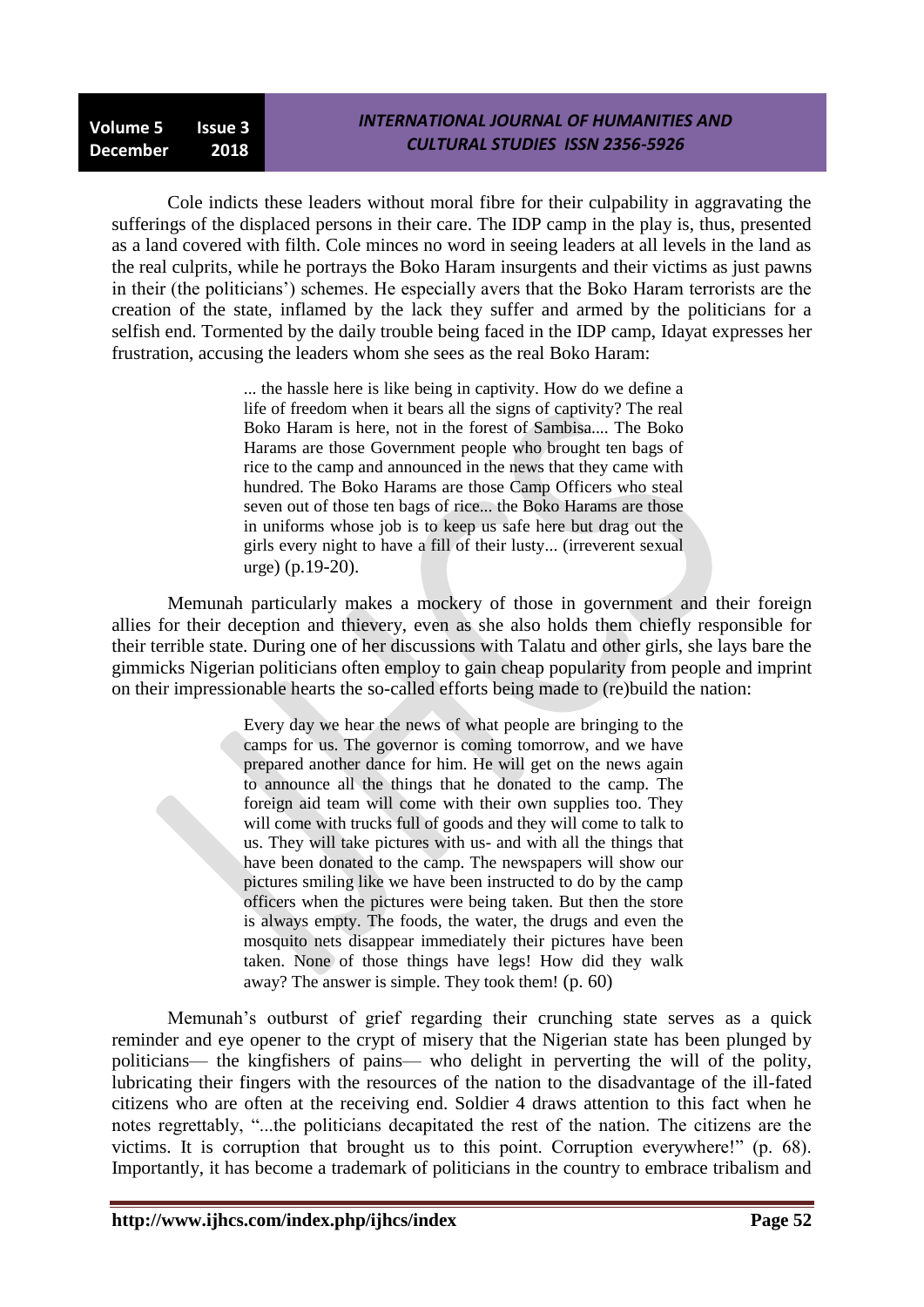nepotism in the discharge of their duties; thus, robbing the nation of potentials that can meaningfully contribute to its developments.

It is, therefore, not surprising that in a bid to keep body and soul together, many erstwhile honest and good people embrace outright falsehood, thereby joining the army of degenerates in the country. Soldier 4 succinctly captures the condition of such people when he remarks, "The good ones get corrupt too because their good is swallowed in the sea of violent corruption. That's why the hardworking man in our country gets tired before the epilogue of his life" (p. 69). Such is the case of Soldier 3 who joined the army out of a genuine desire to serve the nation, but was never selected after writing the examination for the Defense Academy three times, and so had to join the Army as a recruit which constantly breeds frustration in him. But then he even had to cut down his age to get into the Army because, according to him, "I had to live... I had to survive. There was no other option. I was at home for more than five years without a job"  $(p. 63)$ . Soldier 4 gives a corroborating rationale for joining the Army. He even confesses "I am only doing the job for the money. The pay is small but at least it is still something. I despise the profession every day" (p. 25).

In a way, Cole seems to infer that majority of the people that populate the nation's Armed forces are frustrated beings who joined the Army out of necessity; hence, lack the required commitments expected of them, which would have significantly helped in the discharge of their responsibilities. It is, therefore, easy for Boko Haram terrorists to buy them off and make them work as their spies. Besides, the fact that many embrace the profession out of no choice and are further poorly remunerated by the government makes it seem unreasonable for any soldier to abide by the ethics of the profession and carry out any order given in accordance with the Army's oath of allegiance. Corporal Okon's (Soldier 1's) open confession— when prodded that he must obey any order given in the Army— further accentuates this fact:

> Which kain yeve order be dat?... No be say I like the job sef na work wey no dey town carry me come join soldier naw! I go come go obey one yeye order.... Na una dey do soja business. All those things wey we dey always tok if we dey go for operation say "I pledge to die for my country if need be", me I no dey tok am o. Who wan die for this country (p. 70).

> What kind of order is that... I don't even like the job; I joined the Army because of the joblessness in the nation. Why will I then obey a foolish order.... It's you that take the profession seriously. I don't normally join you to take the pledge we normally make whenever we are set for an operation, "I pledge to die for my country if need be." Who wants to die for this country? (p. 70).

It is, therefore, trouble-free for the nation to be pushed into the brink of collapse. As evident from the interactions of the various characters in the play, there seems to be no hope for the nation except a proactive measure is taken to salvage the country from total ruin. Cole's proposition is a sweeping revolution to end the reins of corrupt leaders and set the country on a path of regeneration, even if it requires shedding blood. Memunah draws attention to this fact when she asserts, "Nothing can heal our country. Nothing. Unless we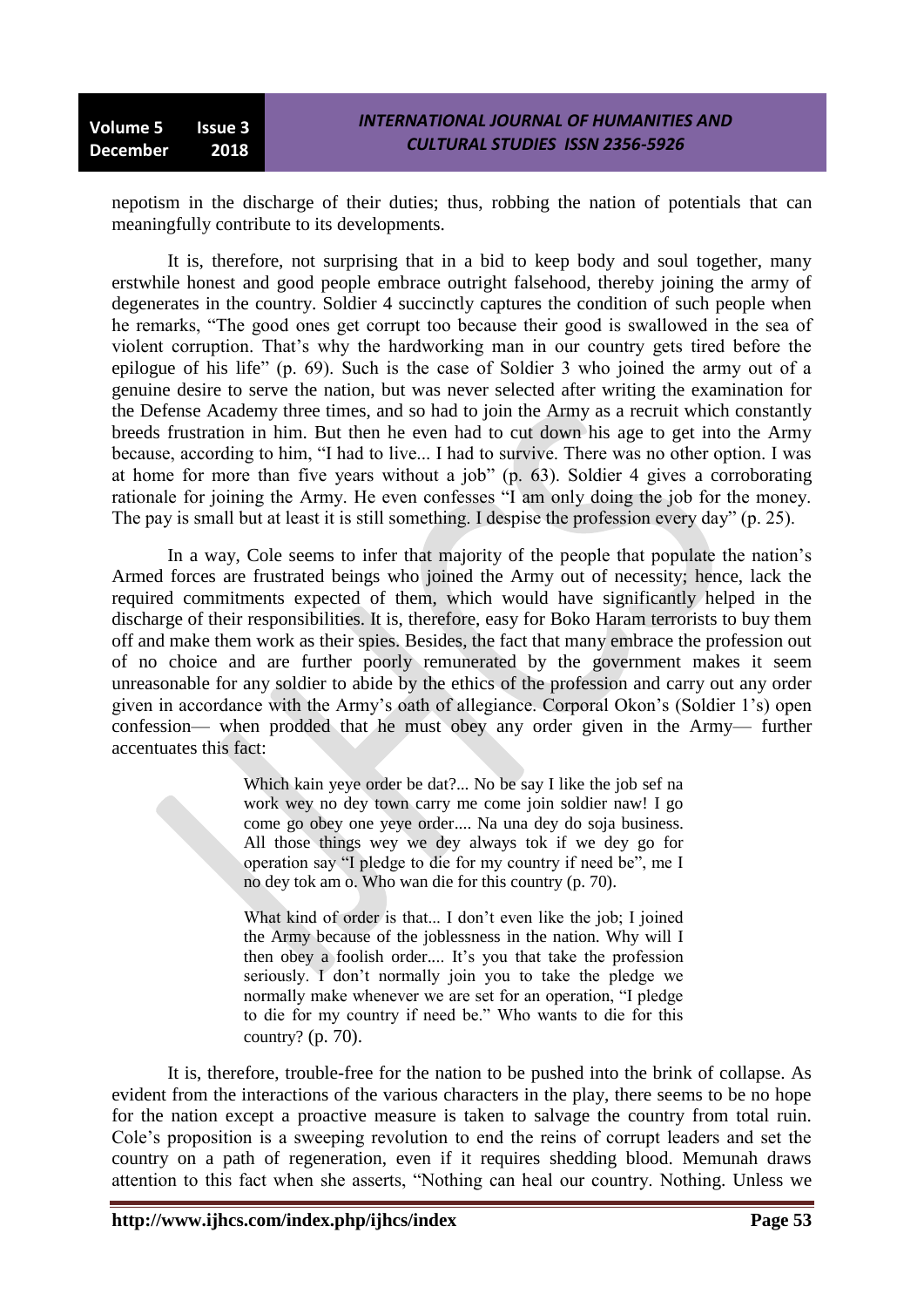destroy this system we will never regenerate. There is no future here until those who are leading us are completely destroyed" (p. 62). Talatu later adds her voice, noting, "I agree with Memunah... there has to be destruction... destruction of those who brought untold misery into your lives"  $(p. 81)$ .

Cole is, nevertheless, quick in pointing out that corruption is not to be fought at the government level alone, but at all levels if the desired result is to be achieved. Talatu, thus, reprimands Atai for her treachery and alliance with the corrupt leaders, "Your generation has become part of the rot.... You follow your politicians to collect scrapes of leftover from their plates" (p. 84). Soldier 2 emphasises this point during her conversation with Bayero and Soldier 1:

> ... in our own little corner, we all contribute to this rot in the system because we are afraid. We enjoy the system because we feed on it. But let me tell you; your children will suffer for your silence and complicity... The government destroys the system. The police do. The army do. Teachers do. Traders rip off people. Churches join too. What will be left of the country for your children and mine? Carcass. I tell you; mere horrific carcasses! (p. 75, 76).

For Cole, the revolution the country earnestly needs to get on the right track does not necessarily require the accent of all but "the radical desire of a minority" (p. 68) who is determined to end the reins of the various parasites masquerading as leaders in the country. As it plays out in this drama, some of the Boko Haram terrorists and their allies in the Army and among the displaced persons surprisingly turn out to be the minority group that serves as an agent of change that effects the revolution which ends the reins of corrupt politicians, army officers, and camp officials. Even though innocent lives are lost in the bomb explosions that turn the IDP camp to a wreck, Cole seems to justify their action as necessary for the desired change, so as to give way to a fresh generation. The use of this unexpected minority group (with specific reference to the Boko Haram insurgents) for the revolution seems to suggest Cole's belief that the change that Nigeria urgently requires can come from any group armed with the ideology of changing the status quo that has perennially put the nation in the catacomb of stagnancy, underdevelopment and failed socio-political system.

There is no denying the fact that Nigeria urgently needs a change or restructuring if the nation is to move forward and experience real sustainable developments in every area. Indeed, going by the actions and inactions of the leaderships the country has hitherto had, one can safely assert that the country is fast receding into oblivion, if urgent steps are not taken. But then, Cole's prescription of a revolution as the option to enshrine sanity in Nigeria and redirect its future to a glorious path requires some (re)considerations.

To start with, Cole's prescription gives an impression of absoluteness, without giving room for any alternative discourse that can possibly be employed to effect a change in the country and ensure a return to common sense. Particularly important to point out is the fact that Cole's advocacy is for a blood-letting revolution, not a peaceful but ideology-based social revolution that prioritises, among other things, discussions and non-violence demonstrations on the part of the masses about the way forward for the nation. In fact, the manner in which the play ends seems to suggest that there is nothing worthwhile keeping in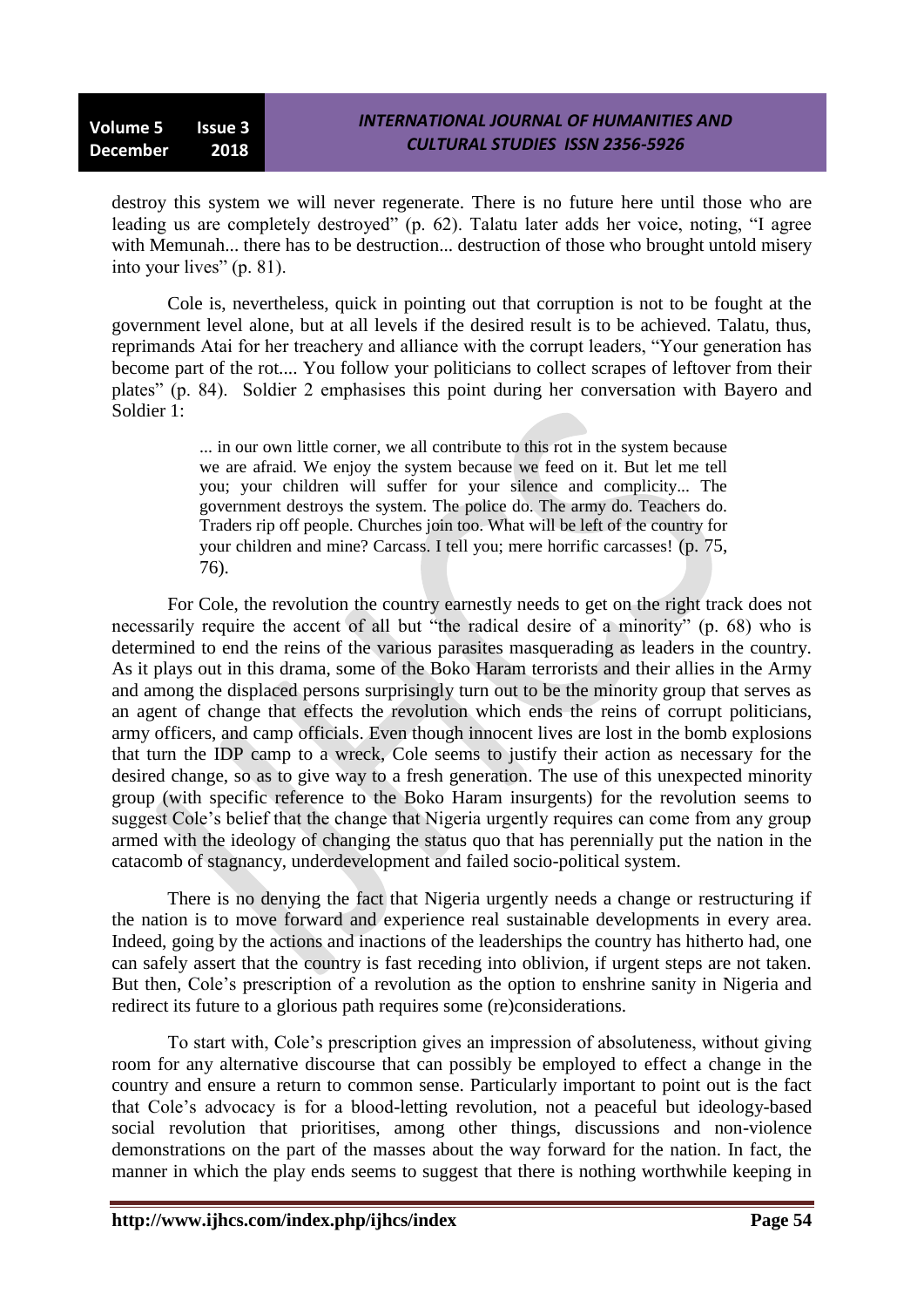the present; hence, the need for total destruction of the present in anticipation of the untainted future.

However, the blissful future envisaged appears like a mirage, full of uncertainties. First, Cole never gives us how the future will look like and the assurances that the new set of leaders to occupy the corridor of power will be better off. If anything at all, what is painted in the play is a bleak future demonstrated by the activities of the youths of today who are being groomed to take over from the current leaders. During one of his discussions with Soldier 3, Soldier 4 regrettably notes how the youths― the leaders of tomorrow― in the various higher institutions have already embraced thievery and other corrupt practices:

> Even the ones who will replace our thieving politicians are there in the universities getting their training. They quote all the ideologies to sway their fellow students while they loot the student union funds and run after the politicians to get some more (p. 26).

It will, therefore, not be out of place to argue that rather than the playwright presenting us with blood-letting revolution as the only alternative to changing the status quo in the country, other possible options should have been incorporated into the play. One is even tempted to ask about the essence of a revolution if it will only (re)produce a new set of leeches feeding fat on the blood of fellow citizens. Perhaps, Cole could have emphasised some other essential actions that can be embraced to rescue the nation from possible collapse. Such actions could include reorientation of the youths to imbibe certain core positive values that can meaningfully impact on their lives and the society at large. Also, strengthening the judiciary system in the country for speedy and unhindered dispensing of justice without consideration for whose horse is gored could be another alternative. Similarly, ensuring corrupt persons are dully punished, and that the various arms of governance live up to expectation could be another act that guarantees absoluteness of the rule of law and protection of rights of everyone in the country.

The point being made, therefore, is that rather than the playwright proffering a onedimensional revolutionary approach to rescuing the nation from corrupt-laden leaders and their attendant stooges, a holistic, multi-dimensional approach should have been embraced by the playwright in weaving his thoughts together,

# **5. Conclusion**

So far, in this paper, efforts have been made to examine the myriads of challenges that currently plague the Nigerian state, particularly with respects to the activities of the Boko Haram insurgents. Using Marxism as its theoretical framework, the paper has examined Soji Cole's *Embers* as a Marxist text, emphasising significant indices of misadventures that have dotted the nation's historical trajectory. Some of them comprise lack of good governance and purposeful leadership, corruption, hopelessness, joblessness, loss of faith and moral piety, rape, crass materialism, insecurity/terrorism, and displacements of people, among others. The paper has further underscored the culpability of the government and its various agencies, particularly the Army, in fuelling, rather than curtailing, the prevailing crisis in the nation.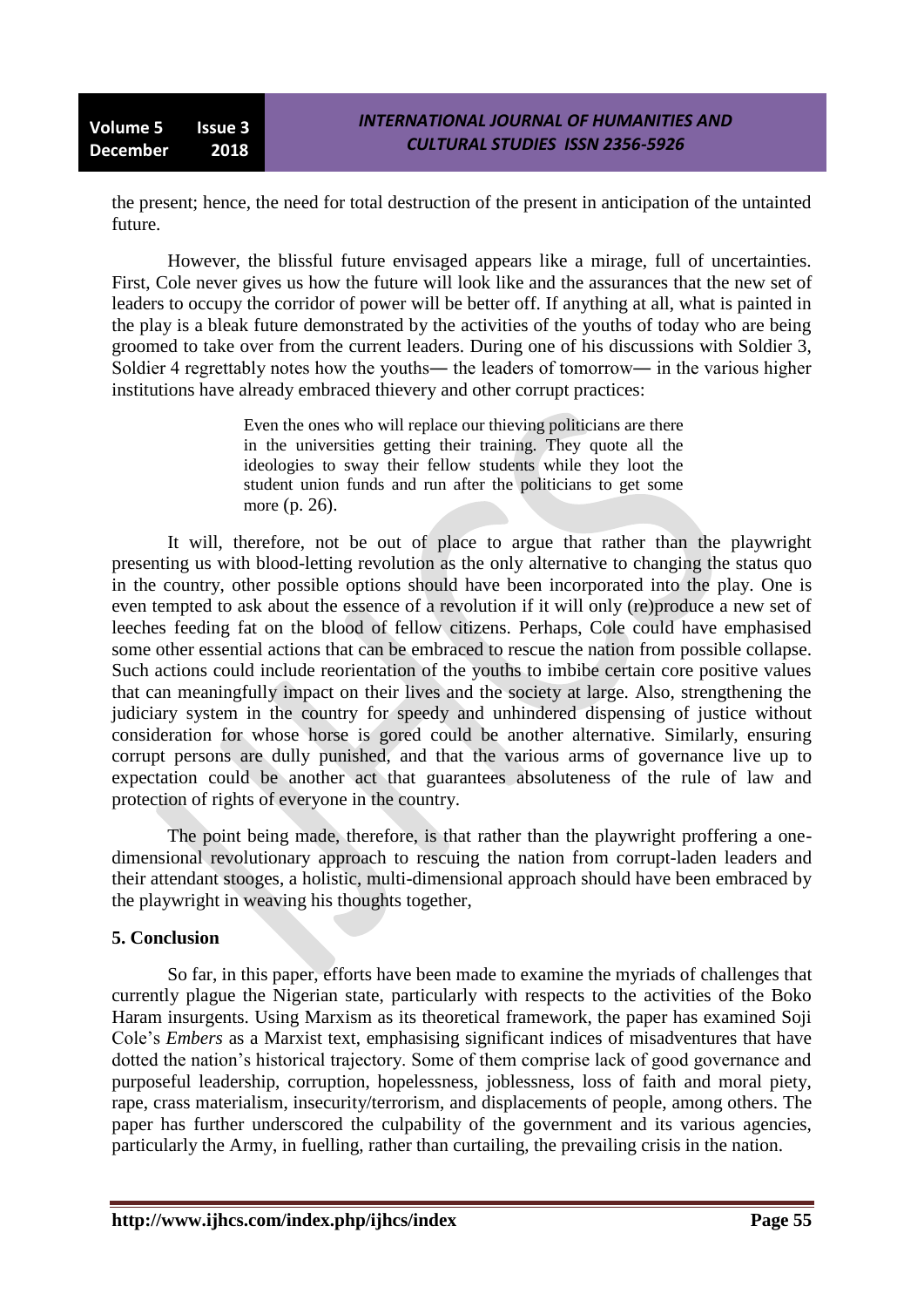**Volume 5 Issue 3 December 2018**

#### *INTERNATIONAL JOURNAL OF HUMANITIES AND CULTURAL STUDIES ISSN 2356-5926*

Cole's unmistakable submission in this play is that the Nigerian state stands the risk of experiencing total collapse except urgent measures are taken to set the nation on the path of honour and regeneration. Thus, he calls attention to the various issues that threaten the survival of the nation, even as he recommends revolution as a weapon in ending the reins of corrupt leaders and ensuring progress and sustainable developments of the nation. This paper, however, contends that rather than the playwright proffering a one-dimensional revolutionary approach to rescuing the nation from corrupt-laden leaders and their attendant stooges, a holistic, multi-dimensional approach should have been embraced by the playwright.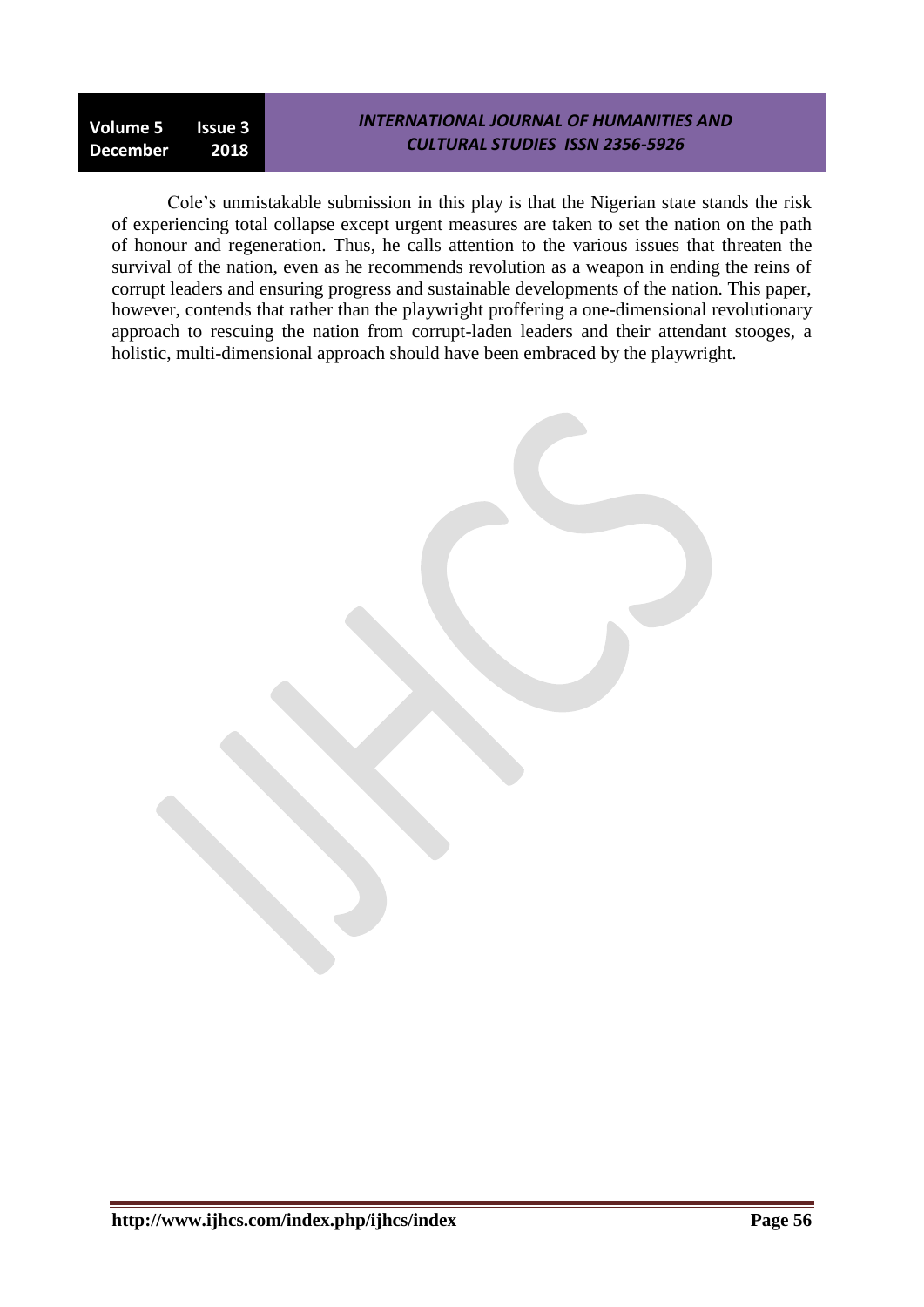#### **References**

Abu, A. *et al*. (2018, March 22). How 104 abducted Dapchi girls regained freedom – FG. *The Guardian*. Retrieved from [https://guardian.ng/news/how-104-abducted-dapchi-girls](https://guardian.ng/news/how-104-abducted-dapchi-girls-regained-freedom-by-fg/))[regained-freedom-by-fg/\)\)](https://guardian.ng/news/how-104-abducted-dapchi-girls-regained-freedom-by-fg/)).

Achebe, C. (2012), *A Man of the People.* London: Heinemann Educational Books Ltd.

Achebe, C. (1983), *The Trouble with Nigeria.* London: Penguin Books Group.

Adepegba, A. (2018, August 16). FG paid huge ransom for release of Dapchi girls— UN Report. *Punch*. Retrieved from [https://punchng.com/fg-paid-huge-ransom-for-release-of](https://punchng.com/fg-paid-huge-ransom-for-release-of-dapchi-girls-un-report/)[dapchi-girls-un-report/](https://punchng.com/fg-paid-huge-ransom-for-release-of-dapchi-girls-un-report/)

Aiyede, E. R. (2005), Leadership and the Pro-Democracy Movement. *Beyond the State: Nigeria's Search for Positive Leadership.* Ed. Olukoshi, A. *et al.* Ibadan: Ibadan University Press.

Aliu, M. (2003), Marxism and Literature. *Linguistics and Literature in Language Arts.* Ed. Mike Aliu. Kano: Rainbow Royale, 330- 342.

Anyadike, C. (2001), Literary Criticism from the Classical to the Present Times. *The Compedium*. Vol. 3 & 4, 307- 323.

Armah, A. K. (1981), *The Beautyful Ones Are Not Yet Born.* Ibadan: Heinemann Educational Books Ltd.

Barry, P. (2005), *Beginning Theory: An Introduction to Literary and Cultural Theory.*  Manchester and New York: Manchester University Press, 2005.

Boko Haram releases dozens of Chibok schoolgirls, say Nigerian officials (2017, May 6) *The Guardian.* Retrieved from [https://www.theguardian.com/world/2017/may/06/boko-h](https://www.theguardian.com/world/2017/may/06/boko-)aramreleases-dozens-of-kidnapped-chibok-schoolgirls.

Bolaji, S. (2018, March 28). Dapchi girls' abduction: some unanswered questions. *Punch*. Retrieved from [https://punchng.com/dapchi-girls-abduction-some-unanswered-questions.](https://punchng.com/dapchi-girls-abduction-some-unanswered-questions)

Chibok girls' parents dead –BBOG. (2018, April 16) *The Sun*. Retrieved from http://sunnewsonline.com/17-chibok-girls-parents-dead-bbog/

Cole, S. 2018. *Embers.* Ibadan*:* E-motion Press.

Dobie, A. B. (2012). *Theory into practice: an introduction to literary criticism*. USA: Wadsworth Cengage Learning.

**http://www.ijhcs.com/index.php/ijhcs/index Page 57**